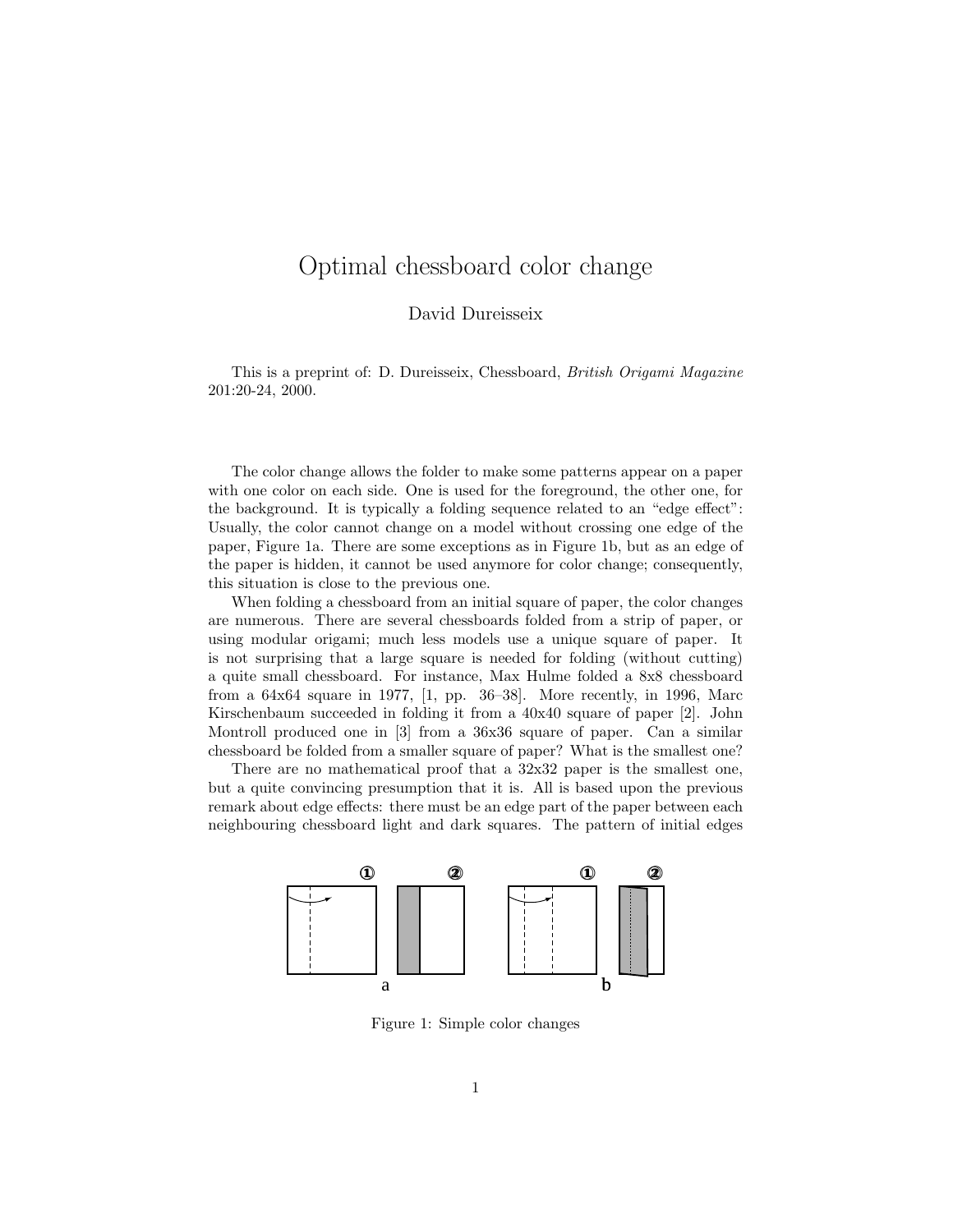

Figure 2: Patterns of initial edges on final model

mapped onto the folded chessboard must fullfill this property. For instance, Figure 2a shows such an edge pattern. Other patterns can be drawn, such as Figures 2b and 2c, but none has more symmetries that the first one. Moreover, each uses a 32x32 initial square of paper.

In order to compare the levels of difficulty, the Figure 3 reports the crease patterns, edge patterns and final models for 2x2, 3x3 and the very elegant 4x4 module of Max Hulme [1, p. 32].

## Folding sequence

The chessboard proposed herein has the edge pattern of Figure 2a, and so, is probably "optimal," according to maximal usage of the paper.

Step 1. Pre-crease the 1/16th. Waterbomb base related folds to gather the paper at the center.

Step 2. Rotate to lock. Turn over.

Step 3. Bring edges again toward center.

Step 4. Sink.

Step 5. Book fold. Repeat steps 4-5.

Step 6. Petal fold. Repeat.

Steps 7-8. Fold flaps. Here is a 2x2 pattern.

Step 9. Squash and swivel together.

Step 10. Petal fold (notice the dissymmetry of the fold).

Step 11. Open sink on the left. Reverse fold on the bottom.

Step 12. Open sink again on the left. Same fold as in step 9 on the right.

Step 13. Squash-swivel on the left. Same fold as in step 10 on the right.

Step 14. Same fold as in step 9.

Step 15. Same fold as in step 10.

Step 16. Color change. Repeat steps 8-16 following symmetries.

Step 17. Here is now a 4x4 pattern. Re-fold wider.

Step 18. Color change. Repeat steps 17-18 everywhere needed.

Step 19. Complete.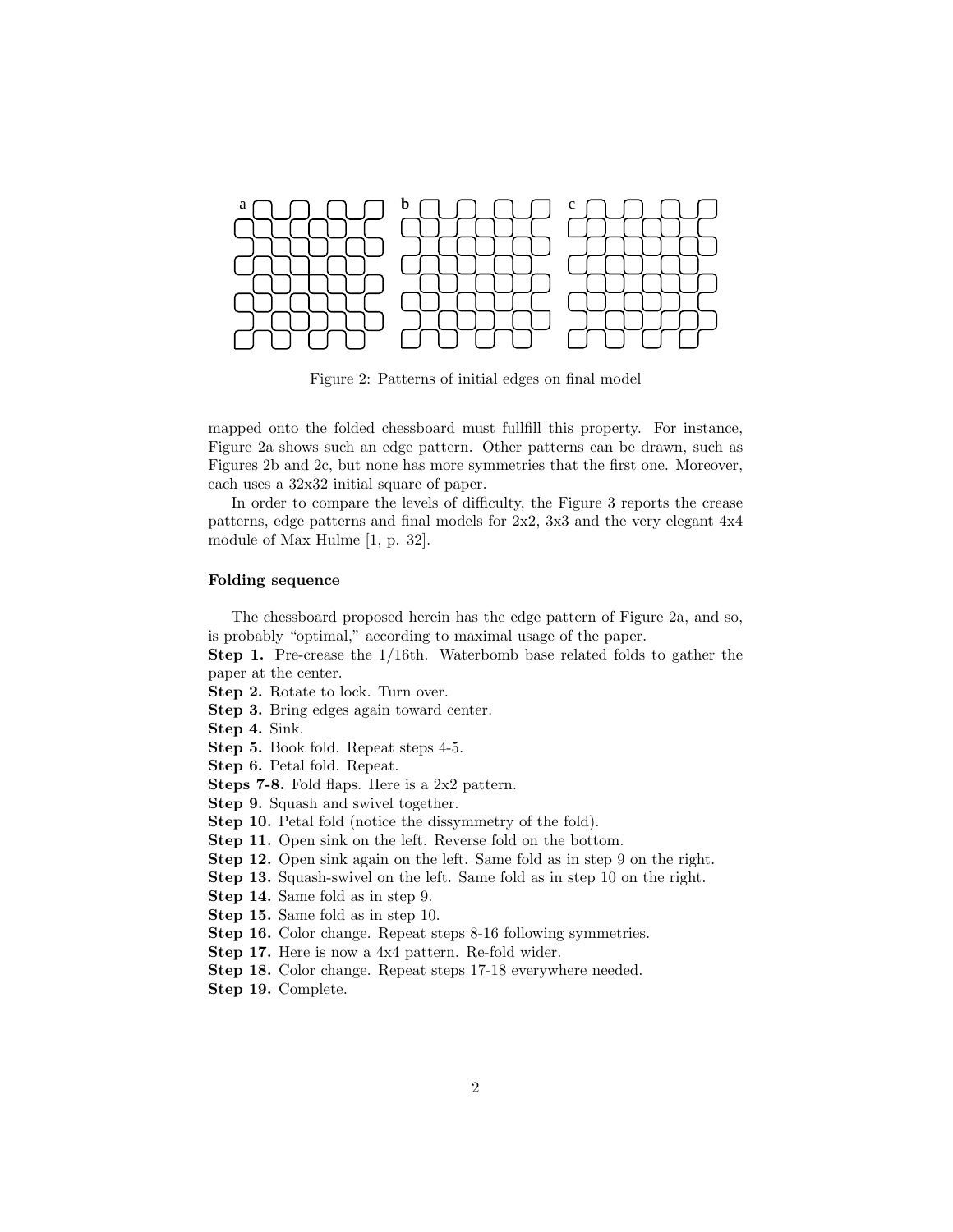

Figure 3: Increasing difficulty of color changes

## References

- [1] BOS booklet 7, Chess sets, 1985.
- [2] Marc Kirschenbaum, Chessboard, The Paper, 61, pp. 24–30, 1998.
- [3] John Montroll, Origami Inside-Out, Dover, 1993.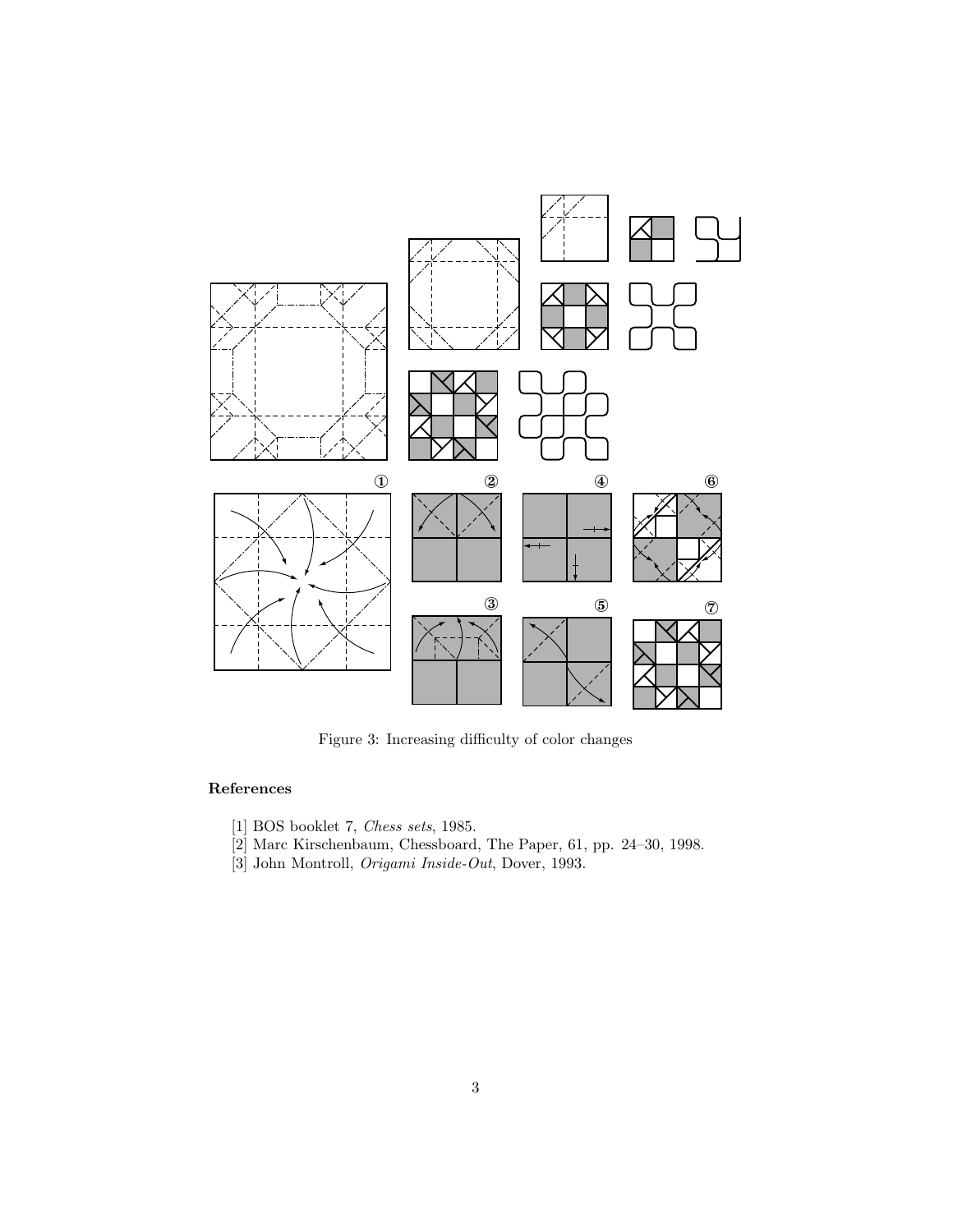